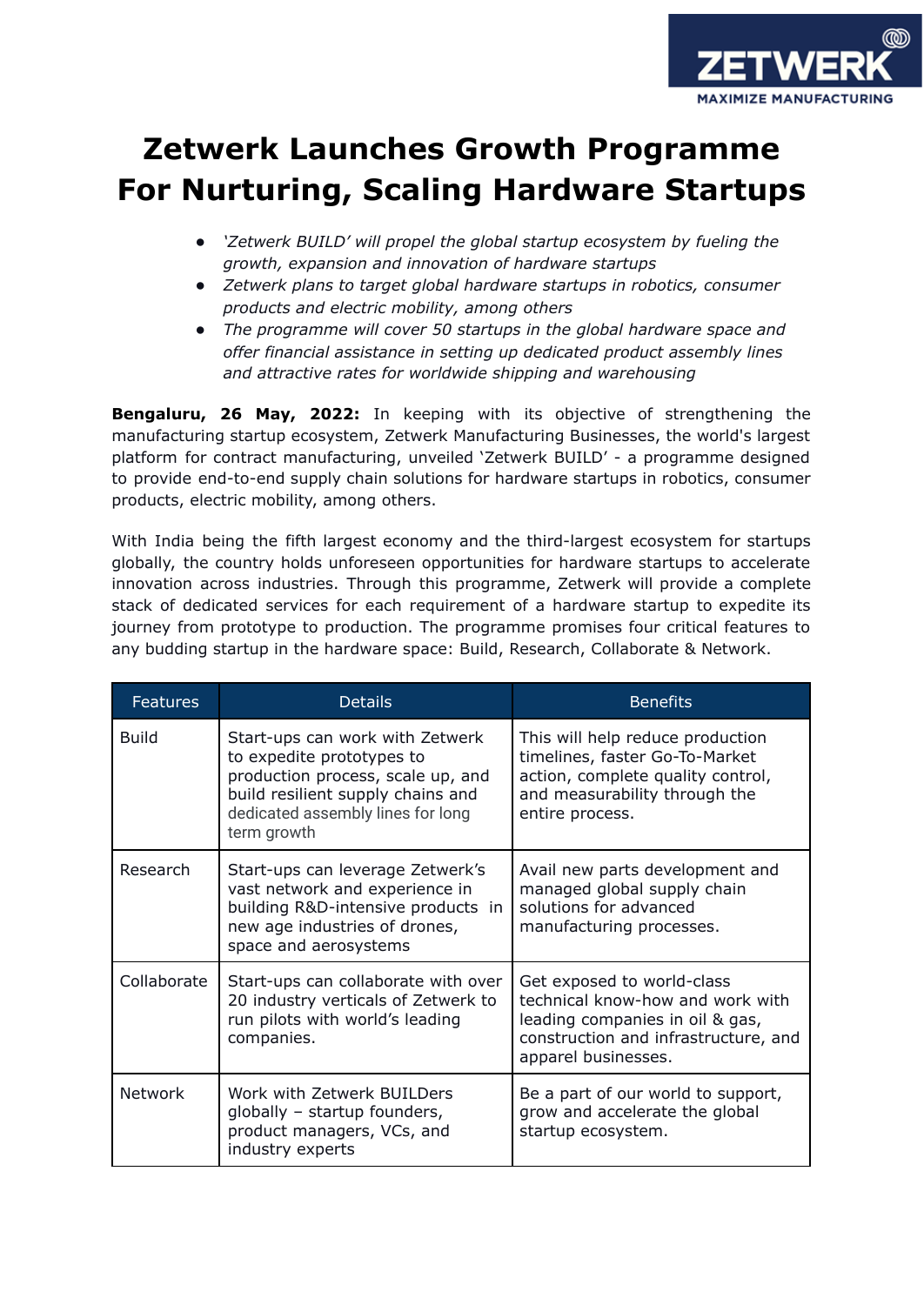

The programme will enable hardware startups to scale their operations and improve their production capabilities by leveraging Zetwerk's tech-driven, extensive manufacturing capabilities and reaching out to newer markets through Zetwerk's vast partner network. In addition, the company will offer tailor-made resilient supply chain solutions to start-ups for their products and leverage Zetwerk's global scale and logistics to expedite deliveries.

"Manufacturing is hard. Setting up a reliable manufacturing value chain for early-stage hardware companies is a major challenge. Through BUILD, Zetwerk aims to help early-stage hardware companies accelerate output and optimise production by unlocking high quality, reliable, cost-competitive manufacturing through the click of a button. Zetwerk BUILD aims to be the default operating system for manufacturing," said **Amrit Acharya, Co-Founder & CEO, Zetwerk Manufacturing.**

Over the next 24 months, Zetwerk aims to partner with at least 50 hardware startups globally through the program. In addition to providing discounted pricing for global logistics and warehousing, Zetwerk will also offer financial assistance for setting up dedicated production lines to aid these startups' long-term growth.

"Product development for an early-stage hardware startup company is always daunting, especially in an ecosystem that's constantly evolving to meet the growing demand. In addition, they work with limited resources, long product development cycles, and high costs, which can be extremely difficult for startups. However, Zetwerk has demonstrated mass manufacturing capabilities across multiple industrial and consumer product manufacturing categories. Zetwerk BUILD will share our learnings from these experiences with young companies solving ambitious product problems with innovative hardware solutions," **said Srinath Ramakkrushnan, Co-Founder & COO, Zetwerk.**

Zetwerk has built a dedicated team of design, engineering, procurement, quality assurance and control, vendor and supply chain management, and logistics engineers. This team will work closely to mentor the hardware startups and develop long-term partnerships.

For more details about the program, please visit: [www.zetwerk.com/build](http://www.zetwerk.com/build)